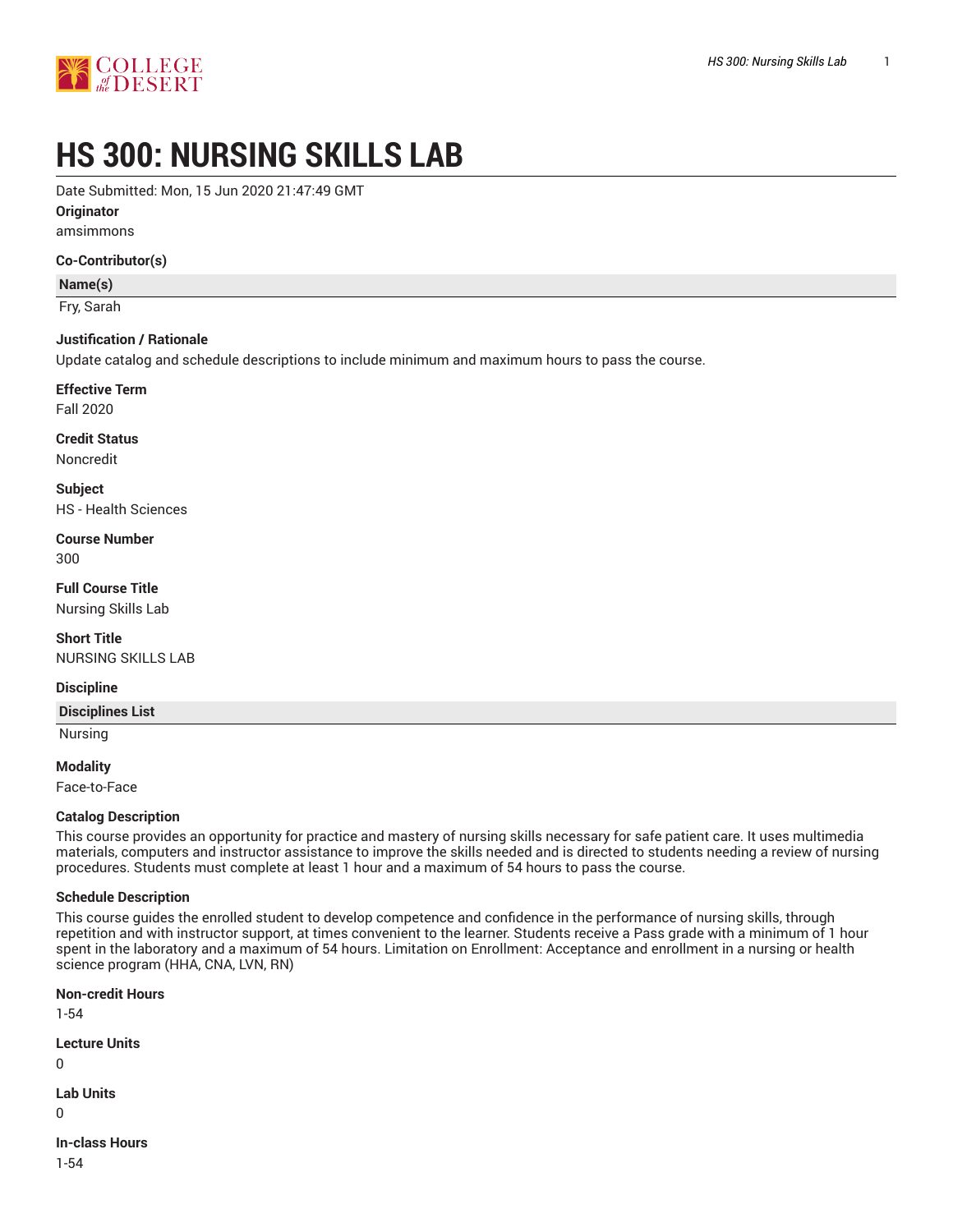

#### **Out-of-class Hours**

0

#### **Total Course Units** 0 **Total Semester Hours**

1-54

#### **Override Description** Noncredit override

**Limitation on Enrollment**

Acceptance and enrollment in a nursing or health science program (HHA, CNA, LVN, RN)

# **Required Text and Other Instructional Materials**

**Resource Type**

Book

#### **Author**

Smith, F., Duell, D., Martin, B., Aebersold, M. L., Gonzalez, L.

#### **Title**

Clinical Nursing Skills: Basic to Advanced Skills

#### **Edition**

9

**City**

Hoboken

**Publisher** Pearson Education, Inc.

# **Year**

2017

# **College Level**

Yes

# **Flesch-Kincaid Level**

12

#### **ISBN #**

9780134087924

# **Class Size Maximum**

200

### **Course Content**

1. Laboratory time for the practice of skills learned in nursing program courses.

#### **Course Objectives**

|             | <b>Objectives</b>                                                                                                                 |
|-------------|-----------------------------------------------------------------------------------------------------------------------------------|
| Obiective 1 | Demonstrate the ability to perform required clinical skills appropriate for course in which the student is currently<br>enrolled. |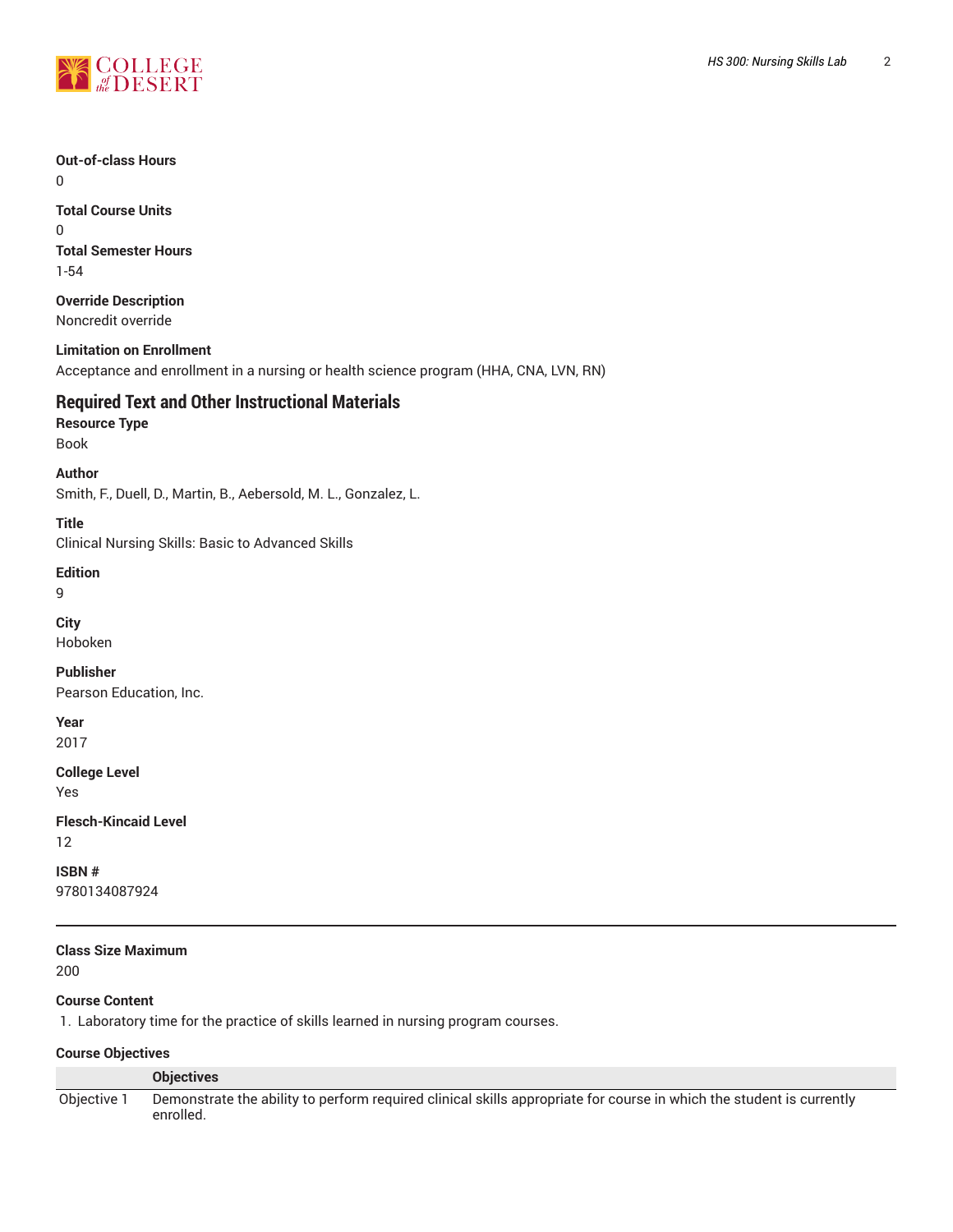

Stand-alone

|                                                           | <b>Student Learning Outcomes</b>                                                                                                                           |                                                                                                           |                           |  |
|-----------------------------------------------------------|------------------------------------------------------------------------------------------------------------------------------------------------------------|-----------------------------------------------------------------------------------------------------------|---------------------------|--|
|                                                           | Upon satisfactory completion of this course, students will be able to:                                                                                     |                                                                                                           |                           |  |
| Outcome 1                                                 | Utilizing previously learned theoretical nursing principles, the student will successfully practice and perform selected<br>nursing procedures and skills. |                                                                                                           |                           |  |
| <b>Methods of Instruction</b>                             |                                                                                                                                                            |                                                                                                           |                           |  |
| <b>Method</b>                                             |                                                                                                                                                            | Please provide a description or examples of how each instructional<br>method will be used in this course. |                           |  |
| Laboratory                                                |                                                                                                                                                            | Practice, return demonstration of skills.                                                                 |                           |  |
| <b>Methods of Evaluation</b>                              |                                                                                                                                                            |                                                                                                           |                           |  |
| <b>Method</b>                                             |                                                                                                                                                            | Please provide a description or examples of how<br>each evaluation method will be used in this course.    | <b>Type of Assignment</b> |  |
|                                                           | Student participation/contribution                                                                                                                         | Hands-on practice of skills learned in nursing<br>course.                                                 | In Class Only             |  |
|                                                           | Presentations/student demonstration observations                                                                                                           | Return demonstration of skills.                                                                           | In Class Only             |  |
| <b>Assignments</b>                                        |                                                                                                                                                            |                                                                                                           |                           |  |
|                                                           | <b>Other In-class Assignments</b><br>1. Students practice and demonstrate clinical skills and receive instructor feedback.                                 |                                                                                                           |                           |  |
| <b>Grade Methods</b><br>Pass/No Pass Only                 |                                                                                                                                                            |                                                                                                           |                           |  |
| <b>MIS Course Data</b>                                    |                                                                                                                                                            |                                                                                                           |                           |  |
| <b>CIP Code</b>                                           | 51.9999 - Health Professions and Related Clinical Sciences, Other.                                                                                         |                                                                                                           |                           |  |
| <b>TOP Code</b>                                           | 129900 - Other Health Occupations                                                                                                                          |                                                                                                           |                           |  |
| <b>SAM Code</b><br>C - Clearly Occupational               |                                                                                                                                                            |                                                                                                           |                           |  |
| <b>Basic Skills Status</b><br>Not Basic Skills            |                                                                                                                                                            |                                                                                                           |                           |  |
| <b>Prior College Level</b><br>Not applicable              |                                                                                                                                                            |                                                                                                           |                           |  |
| Not a Coop Course                                         | <b>Cooperative Work Experience</b>                                                                                                                         |                                                                                                           |                           |  |
| Non-Enhanced Funding                                      | <b>Course Classification Status</b>                                                                                                                        |                                                                                                           |                           |  |
| <b>Approved Special Class</b><br>Not special class        |                                                                                                                                                            |                                                                                                           |                           |  |
| <b>Noncredit Category</b><br><b>Workforce Preparation</b> |                                                                                                                                                            |                                                                                                           |                           |  |
| <b>Funding Agency Category</b><br>Not Applicable          |                                                                                                                                                            |                                                                                                           |                           |  |
| <b>Program Status</b>                                     |                                                                                                                                                            |                                                                                                           |                           |  |